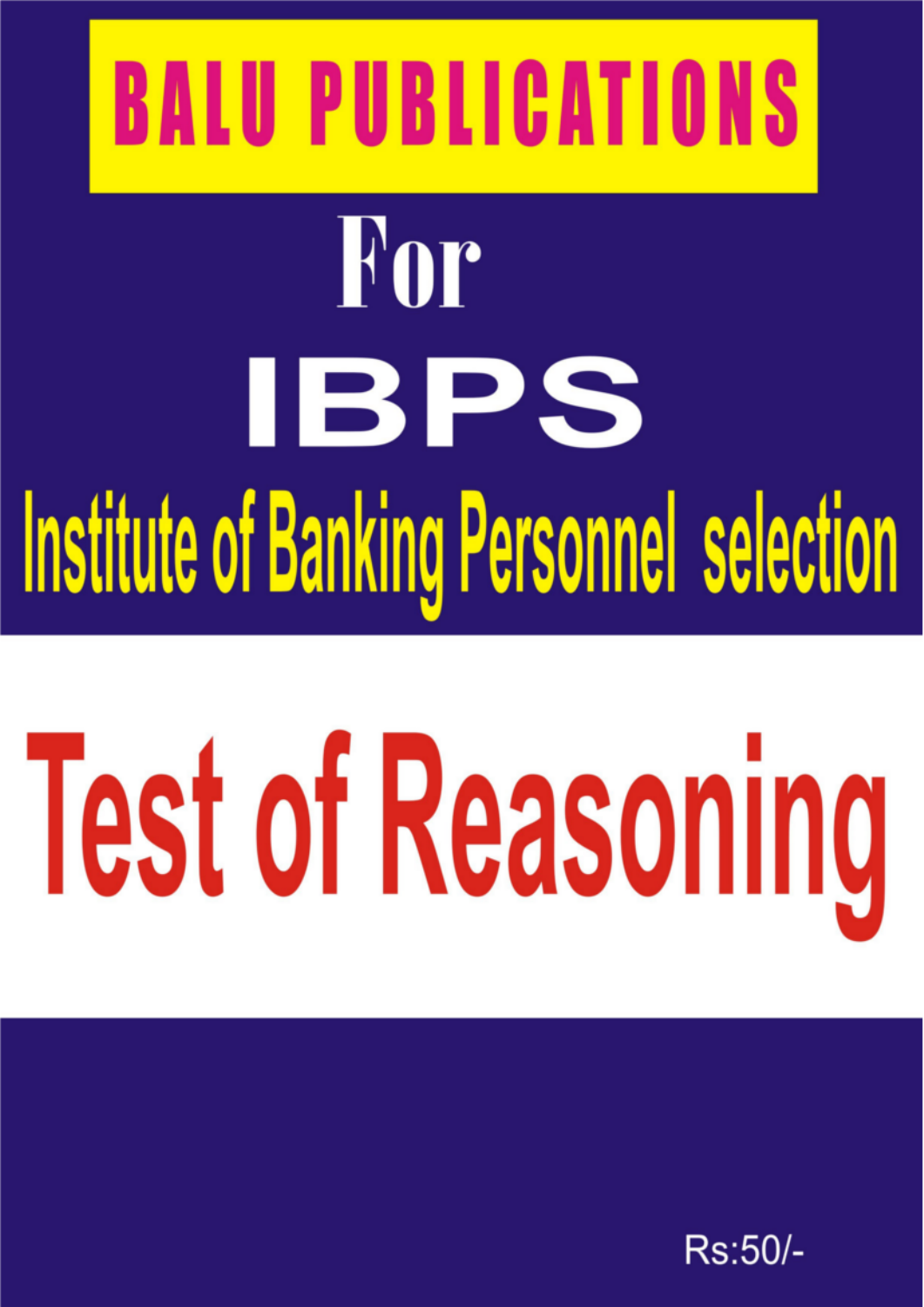## **Reasoning Aptitude For IBPS PO / SBI PO / Bank Clerical Exams INDEX**

| 1. Coding – Decoding              | $\boldsymbol{2}$ |
|-----------------------------------|------------------|
| 2. Series Completion              | 5                |
| 3. Odd man Out                    | 7                |
| 4. Analogy                        | 8                |
| 5. Blood Relationship             | 10               |
| <b>6. Mathematical Operations</b> | 11               |
| 7. Puzzle Test                    | 12               |
| 8. Number Series                  | 13               |
| 9. Alphabet Test                  | 14               |
| <b>10. Direction Sense Test</b>   | 15               |
| 11. Seating Arrangement           | 16               |
| 12. Combinations                  | 18               |
| 13. Syllogism                     | 20               |
|                                   |                  |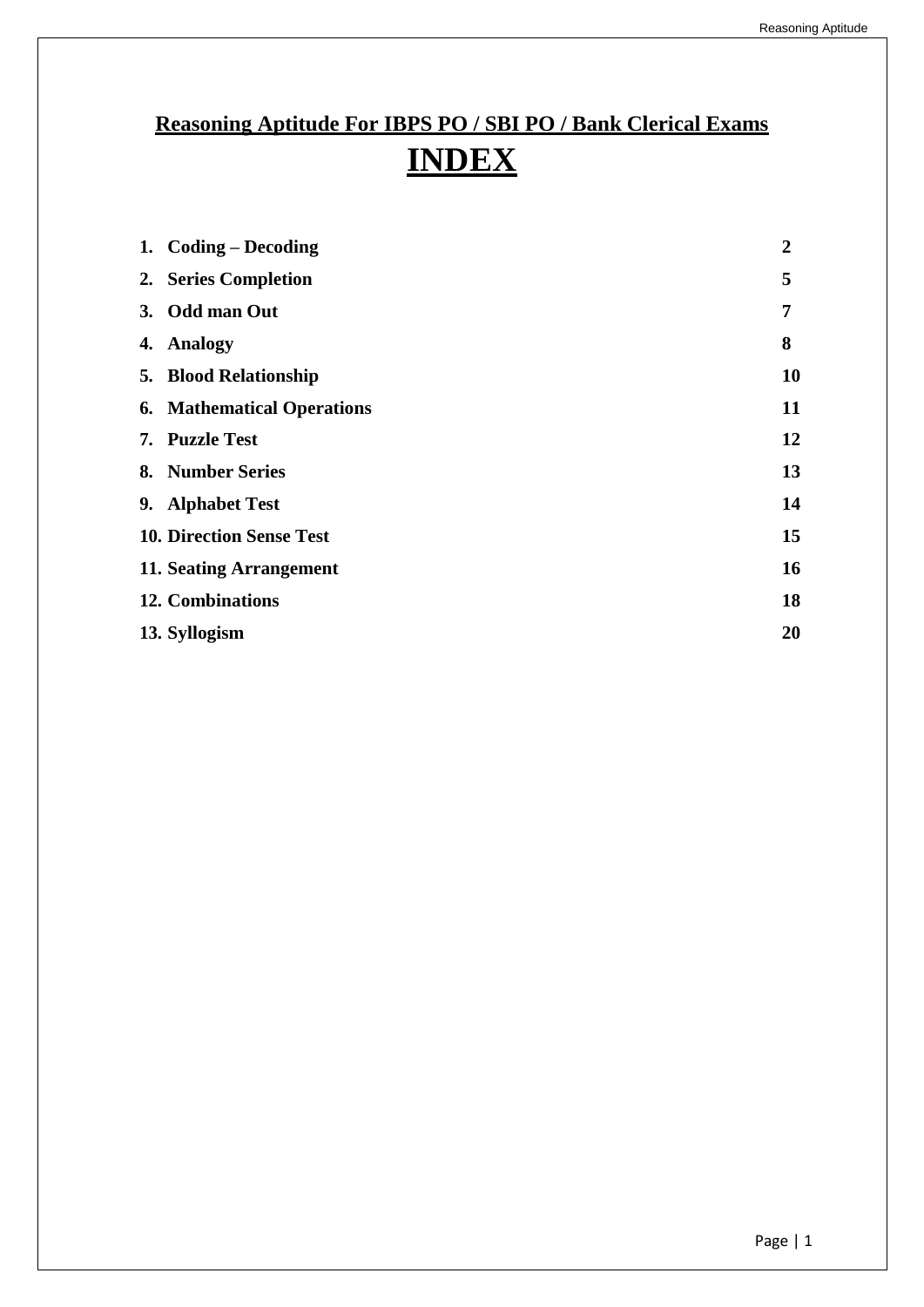### **1. CODING - DECODING**

A code is a system of signals. Therefore, coding is a method of transmitting messages between the sender and receiver without a third person understanding it.The Coding and Decoding test is set up to judge the candidate's ability to decipher the law that codes a particular message and break the code to reveal the message. Following Table will help you code-decode -

|                     |   |              |          |  |   |              | 10 |     | $1^{\circ}$<br>. .       | 1 <sub>2</sub><br>1J |   |       | 16           | 17<br>. . | 18 | 19 | 20           | $^{\sim}$<br>◢ | $\cap$<br>$\overline{\phantom{m}}$ | $\sim$<br>-- | 24           | $\Delta$ $\epsilon$<br>ر_ | 26 |
|---------------------|---|--------------|----------|--|---|--------------|----|-----|--------------------------|----------------------|---|-------|--------------|-----------|----|----|--------------|----------------|------------------------------------|--------------|--------------|---------------------------|----|
|                     |   |              |          |  |   | $\mathbf{v}$ |    |     | . .                      | M                    |   |       |              |           |    |    | $\mathbf{r}$ |                |                                    | <b>TT:</b>   | $\mathbf{v}$ | $\mathbf{v}$              |    |
| $\overline{ }$<br>∸ |   | $\mathbf{v}$ | <b>W</b> |  | m |              |    |     |                          | N                    | M | . .   | $\mathbf{v}$ |           |    |    | G            | E.             |                                    |              |              |                           |    |
|                     | - |              |          |  |   |              | 1Ψ | . . | $\overline{\phantom{0}}$ |                      |   | . L J | 1 V          | . .       |    | 19 | 20           | ◢              | $\overline{\phantom{a}}$           | --           | 49           | رے                        | ZU |

### **A. LETTER CODING -**

A particular letter stands for another letter in letter coding.

Example - If COURSE is coded as FRXUVH, how is RACE coded in that code?

(1) HFDU (2) UCFH (3) UDFH (4) UDHF (5) UDFG

In the given code, each letter is moved three steps forward than the corresponding letter in the word. So R is coded as U, A as D, C as F, E as H. Hence (3) is the answer.

### **B. NUMBER CODING -**

In these questions, either numerical code values are assigned to a word or alphabetical code values are assigned to numbers. The candidate is required to analyse the code as per directions.

Case I: When numerical values are assigned to words. Example : If in a certain code ROPE is coded as 6821, CHAIR is coded as 73456 what will be the code for CRAPE?

(1) 73456 (2) 76421 (3) 77246 (4) 77123 (5) None of these

Clearly, in the given code, the alphabets are coded as follows.

So CRAPE is coded as 76421, So the answer is (2)

Case II: When alphabetical code values are assigned to the numbers. Example: In a certain code 3456 is coded as ROPE. 15546 is coded as APPLE. Then how is 54613 coded?

(1) RPPEO (2) ROPEA (3) POEAR (4) PAREO (5) None of these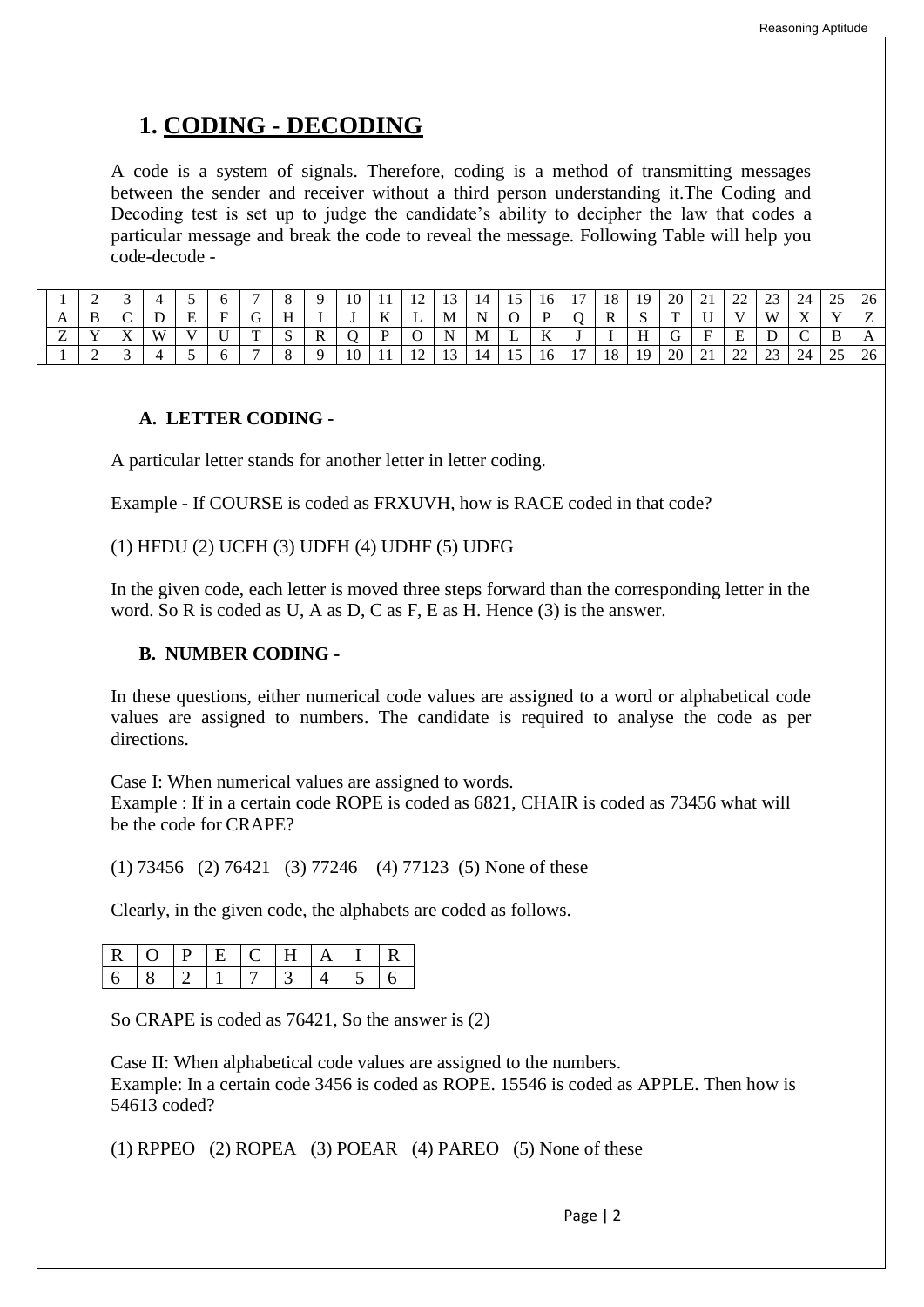Clearly in the given figures, the numbers are coded as follows.

So 54613 is coded as POEAR. The answer is (3)

### **C. MIXED CODING -**

In this type of question, three or four complete messages are given in the coded language and the code for a particular word is asked. To analyse such codes, any two messages bearing the common word are picked up. The common code word will mean that word. Proceeding similarly by picking up all possible combinations of two messages the entire message can be analysed.

Example : If *tee see pee* means *drink fruit juice*, *see kee lee* means *juice is sweet*, and *lee ree mee* means *he is intelligent*, which word in that language means *sweet*? (1) see (2) kee (3) lee (4) pee (5) tee

In the first and the second statements the common word is juice and the common code word is *see*. So *see* means juice. In the second and the third statements, the common word is 'is' and the common code is *lee*. So *lee* means is. Thus in the second statement, the remaining word sweet is coded as kee. Hence the answer is (2).

### **D. MIXED NUMBER CODING -**

In this type of questions, three or four complete messages are given in the coded language and the code number for a particular word is asked.

Example: If in a certain code language, *851* means *good sweet fruit*; *783* means *good red rose* and *341* means *rose and fruit* which of the following digits stands for *sweet* in that language?

(1) 8 (2) 5 (3) 1 (4) 3 (5) None of these

In the first and the second statements, the common code digit is 8 and the common word is *good*. So 8 stands for *good*. In the first and the third statements, the common code digit is 1 and the common word is *fruit*. So 1 stands for *fruit*. Therefore in the first statement, 5 stands for sweet. Hence the answer is (2).

### **E. DECODING -**

In these questions, artificial or code values are assigned to a word or a group of words and the candidate is required to find out the original words.

Example : If in a certain language FLOWER is written as EKNVDQ, what will be written as GNTRD?

(1) HEOUS (2) HOUES (3) HUOSE (4) HOUSE (5) None of these